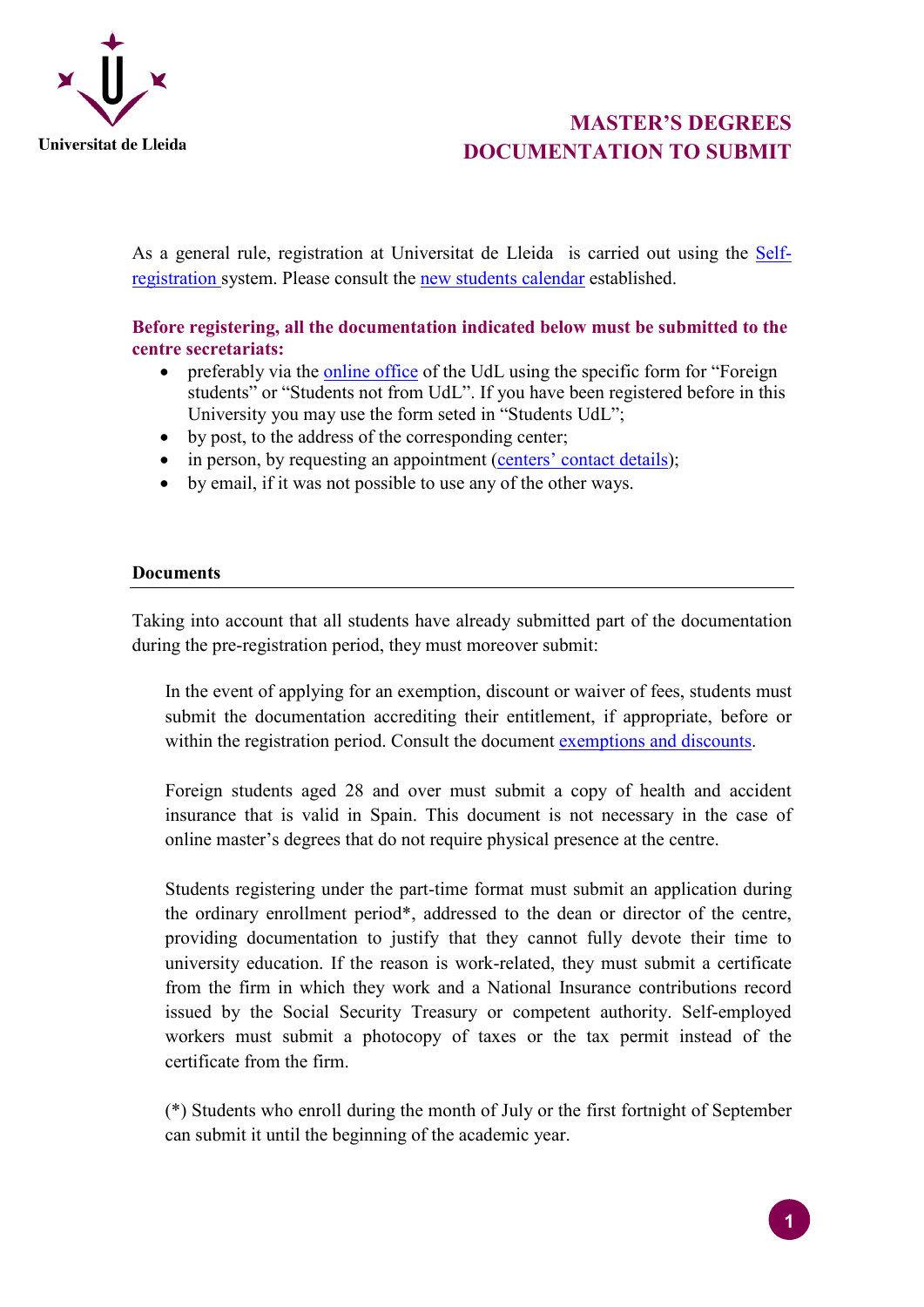

You must send the application and the supporting documents through the electronic office.

You must use the specific form form the [online office](https://seuelectronica.udl.cat/registreelectronic.php) .

Resolutions for these applications will be posted on the notice board of the UdL electronic office (http://seuelectronica.udl.cat/etauler.php) and the centre's web page in accordance with the Seventh Additional Provision of Law 3/2018, of December 5, on the protection of personal data and the guarantee of digital rights.

In addition to the documentation indicated in the previous section, students who have undertaken studies at other universities must submit the following documents, depending on their entry route, if they have not already submitted them at the preregistration stage:

#### **Route 1 Spanish official university qualification**

• Authenticated copy of the official university qualification certificate enabling entry, or provisional certificate.

### **Route 2 Homologated foreign university qualification**

• Authenticated copy of the homologation document

## **Route 3 Non-homologated qualification with an educational level equivalent to a bachelor's degree**

- Authenticated copy of the qualification certificate with which entry is requested.
- Document issued by the university awarding the qualification or by the competent authority of the country attesting to the fact that this qualification enables entry to master's degree studies.
- Receipt for the payments of the fee set out in the decree on public prices.

#### **Requirements for documents issued abroad**

Documents issued abroad must be official, original and issued by the competent authorities, and they must be legalised diplomatically. This procedure must be carried out at each of the following organisations and in the indicated order:

- 1. Ministry of Education of the country of origin for qualifications and study certificates, and the respective Ministry for birth and nationality certificates.
- 2. Ministry of Foreign Affairs of the country issuing the documents.
- 3. Diplomatic or consular representation of Spain in the document-issuing country.

**All documents issued by the diplomatic authorities or consular services of another country in Spain must be legalised by the Spanish Ministry of Foreign Affairs.**